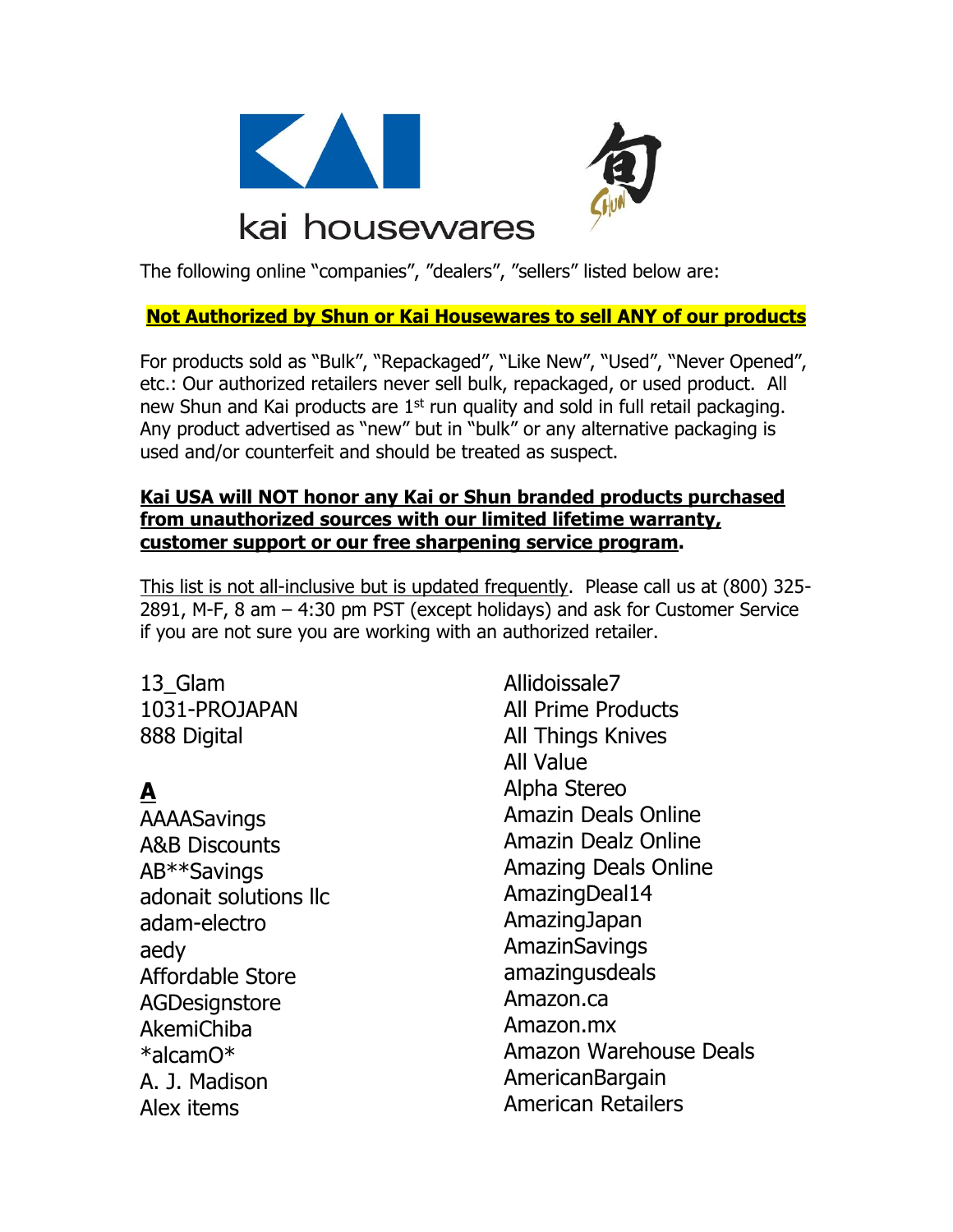AMI Ventures Inc. Amira Tal AMZN Prime Refurbished AnD-Collectables **AndyStoreSales** AreaTrend.com ARIGATOO ArtFire A Savings A-Store from Japan A-style japan Ashley Mercedes Authorized Deals Avenue A Stores LLC Aviir Group AYAME JAPAN Ayayawonder AZlocker

### **B**

Baekseungyong bagabogdan BARBCODE, LLC BandTAM bargainbsmt15 bcarr3 BEAUTY DEALS ETC Beaver&Donovan Bereli Inc. Best Deal Bonnie **Bestdealdistributors** Best Deals Retails Best Ever JAPAN best retail BestSells4You BEST TREASURE Best buy shop BFF Nation

Big Bargains Company Big Bargain Liquidators, LLC BigGood (LTD) **Bircat** bknoutlet BLINQ Blodwulf BLINQ Distributors LLC Bluestorenow.com Boca Deals BODAWAY Bonanza.com Brands U Love Britt and Jules Brushie Brushy bubbleglory bune BuyCopperCookware ButterflyPhoto Buying Galore bvgirish ByBuy

### **C**

C & M Trade California Kitchen CanAm4Life Cancun Deals Candela Network CAROLYN KIRKPATRICK Cary Anderson Casa.com Cascadia Outfitters celery salt Cellulars and more Champs Party Supply CHEAPER THAN CHEAP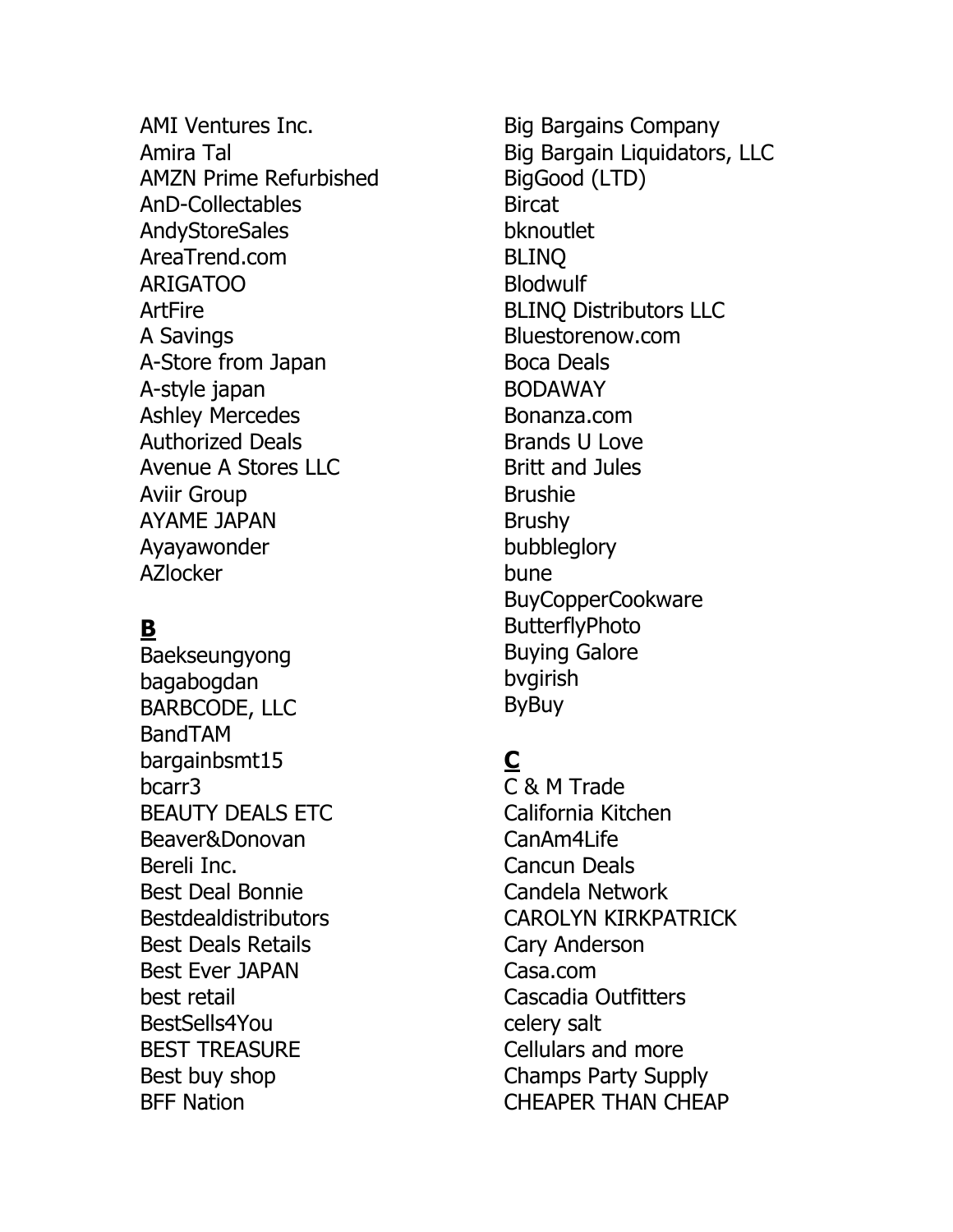Chef Knives To You Chef Superstore Chef's Heaven Chef's Toy Store certifieddeals Chinen555 Chip and Pepe Store Chocolate friedchicken Cilantro The Cooks Shop City Chef Canada City of Blades Class Goods **ClianGo** Click To Deal CloudBox Club JM College man Z Colorado Liquidation Compass Provision Co. Connedt World Japan Concept Kitchen **ConsumerSavvyCloseouts** Continuum Enterprises cookbookwizard CookingwithStyle CookWareKing Cool Japan Samuri Select Shop Create the Future CREATIONS BY CHRISTY Crystal Closeouts Cyber Discounts

### **D**

D2Canada Daily Necessity Enterprises dallastexasmedia Daphne and Velma DC TRADE

DD Deals DealBrainz deals-by-tina Deal Sharks Dealsnow4u Deal Fanatics Deal lot Deal Spin DemProductSales Denver Discount Supply devicelion01 DH Creations Dilemma Discount Cutlery (.net) Discounted Outlet DiscountShop DiscountShop.com DNA KITCHEN DolarPinch Box D-Prompt Dreamer's World DropAir

### **E**

**EarthFair** East to West EA Warehouse Ecom Direct eCop! EF Store Elaine's Kitchen Supply Electronic Express Elegant Boutiques ELLIOT ALEXANDER41554 eMastery Marketing END OF SEASON CLEARANCE LIMITED SUPPLIES EPICSMILE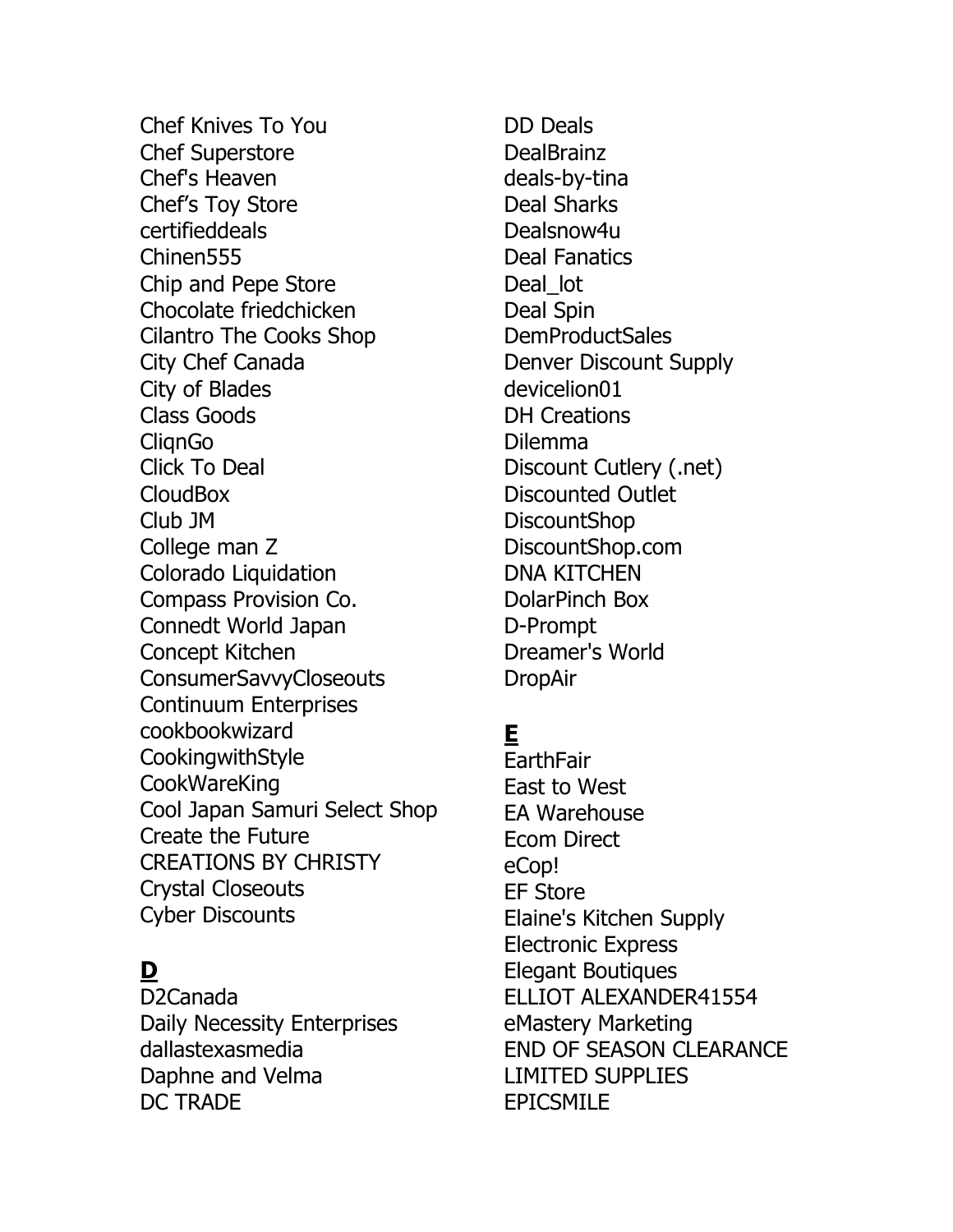ErgodE ericy23 ePrague Knives Ernie Moye Essence2Beauty Essex Technology Group e-shop Japan **Eurostoves** everydayideas Everything 4 the home

### **F**

Fab Japan Gift Fairy Bless Fast Media **FastSavings** favorite japan Find Star Trading Fine Edge Trading Fines on a Dime First Choice Unlimited Fishpond Inc. FIT Life FIVE SPICE Flash Couture **FLGuitars** Florida Commerce Focusllc Fotoron14 Frank and Zander's French Chef's Freshware Fusion Net Inc.

#### **G**

GadgetsGadgetsGadgets!!! Gallery Japan gaoxin

Garden plus Home Garen's Gear Bargain GenCoDeals gilonator GizmosForLife Global Supplies GoldBarGoods Gomangos Goods for Humanity Good-Will Hunting Goods n' Gadgets goodzgalore GotouWEQ123 Granite Bay Sales granniesgarage Great Kitchen Products Greatest Bargains **Greatonus** Green Beret Tactical Green Tomatoes Japan Green\_Valley\_Place Growkart Gryphon Commerce

#### **H**

Happy Haus Happy purchases maker Happy small market Happy Titan heath guru Hedgehog HEFL\_HR2 **HGN** High-End Store HINOSE Company Hirakihimi HKP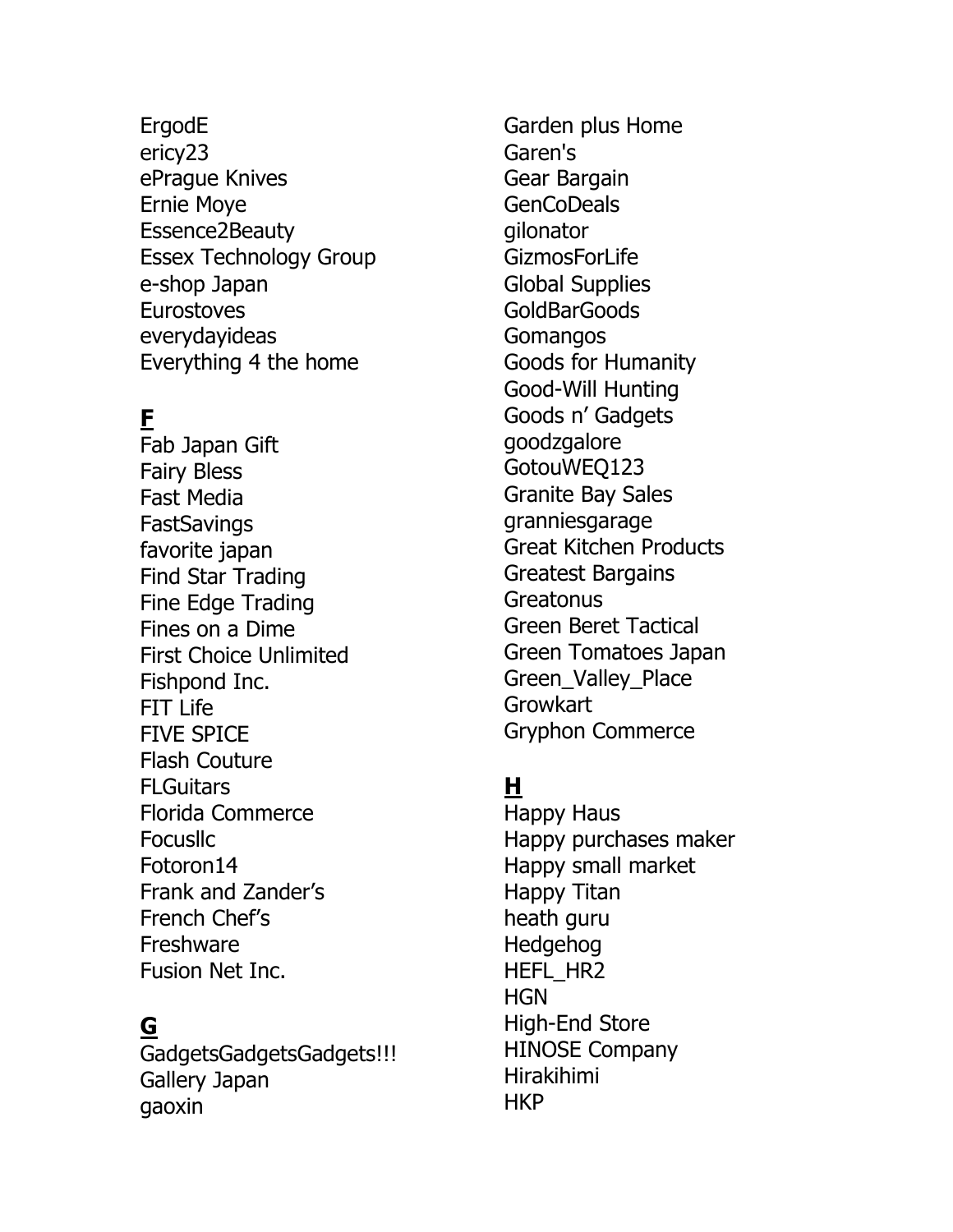Hnnalhh Home E-ssentials Home Resource Honeyn'Bunny Housewares etc. Humble Living HZ TRADING LLC

### **I**

iDSMGroup In A Big Way IncaDove Indigo Watch, LLC Internet Business Itoman Market It's All Good Catering Ivasvit\_shop

### **J**

JADA Lifestyles JAPAN Authentic JAPAN BEST ITEMs Japan Export Service Japan FAN Store Japan Gift Advisor Japan Premium JAPAN PRODUCT KEN Japan shop SY Japan shop Yamanaka japan style JAPAN-SUBCULTURE JAPAN-SUBCULTURE-CA Japan Toys factory japan trading service Japan TSUBAKI KOMUGI JAPANESE brands Japanese-goods-seller Japanese Cherry Trees Japanese off shop

**JapanPeach** JapanValue JASK SHOP jasonesiegel Jay Floyd **JAYEL** Jazzer Shack jhmman JP AWESOME J-P-N-PRO-Inc. JP PLATINUM JP Quality JTrust Liquidator JTS Trading Co **JuicyShop** Just The Basics Just Tzing Enterprises JWH Deals

#### **K**

K&M Housewares and Appliances KA Enterprises kaguyahime11 KAKKOii JAPAN Keepsake Kitchens Kentco Online KHP Limited Kid 'n Play kimz65 Kitchabulous Kitchen4All Kitchen Celebration Kitchen Deals and Steals Kitchen Merchant Kitchen\_Shop Kkcykshop KLANAC 109 INC. KNIFE CUTTERS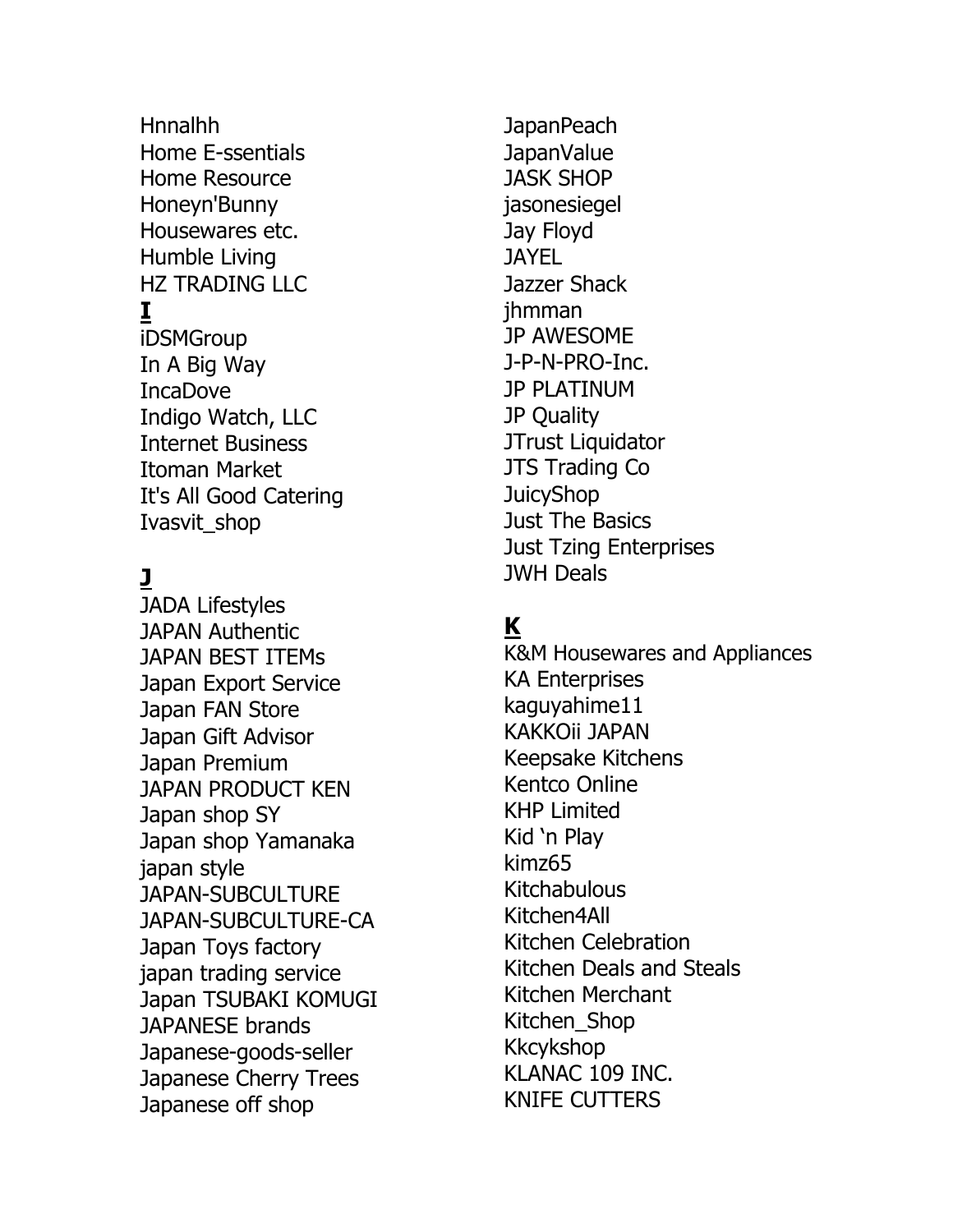KnifeCountryUSA KOHBO Kongpa Koolstuff KPH Limited Kricket Electronics Kut It All Kylie-13

### **L**

Las Vegas Liquidators Layger lifeattheyellowhouse LifeStyle2015 lifetimedeals13 Line & Product Liquidity Center longstrangetrip68 Louie's Finds Lovely\_Day Lowest Price \$ Lshi002 LukeT4 Luconcie

#### **M**

Mark's Best MarkDowns Martino's Market Mar's Space Station **Mayfaire** MBM Sales MercaZen mew-mew MichaelMazz Michigan Sports Mina International Minura Store MODE TOKYO

M.O. Deals Monica's Closet Monkey Store MoreFBA MS WORLD 3 LLC

## **N**

n-Lion Namtip Store NathanCalifornia NARUKI NES Imports NetArk NewAbeNY Newegg.com NikonPrime Nilima Online Stores NinjaJP North Moore Street NorthShore Merch North to South No Time Deals NO TIME TO DEAL **NOBUcorporation** Norex Supply

## **O**

Oceanmap Old McDonald's OMATSURI-LIFE omstore OMydeals online dealz Online Shopping Network Optics Planet (.com) Order Fulfillment Oregon Traders **Operose**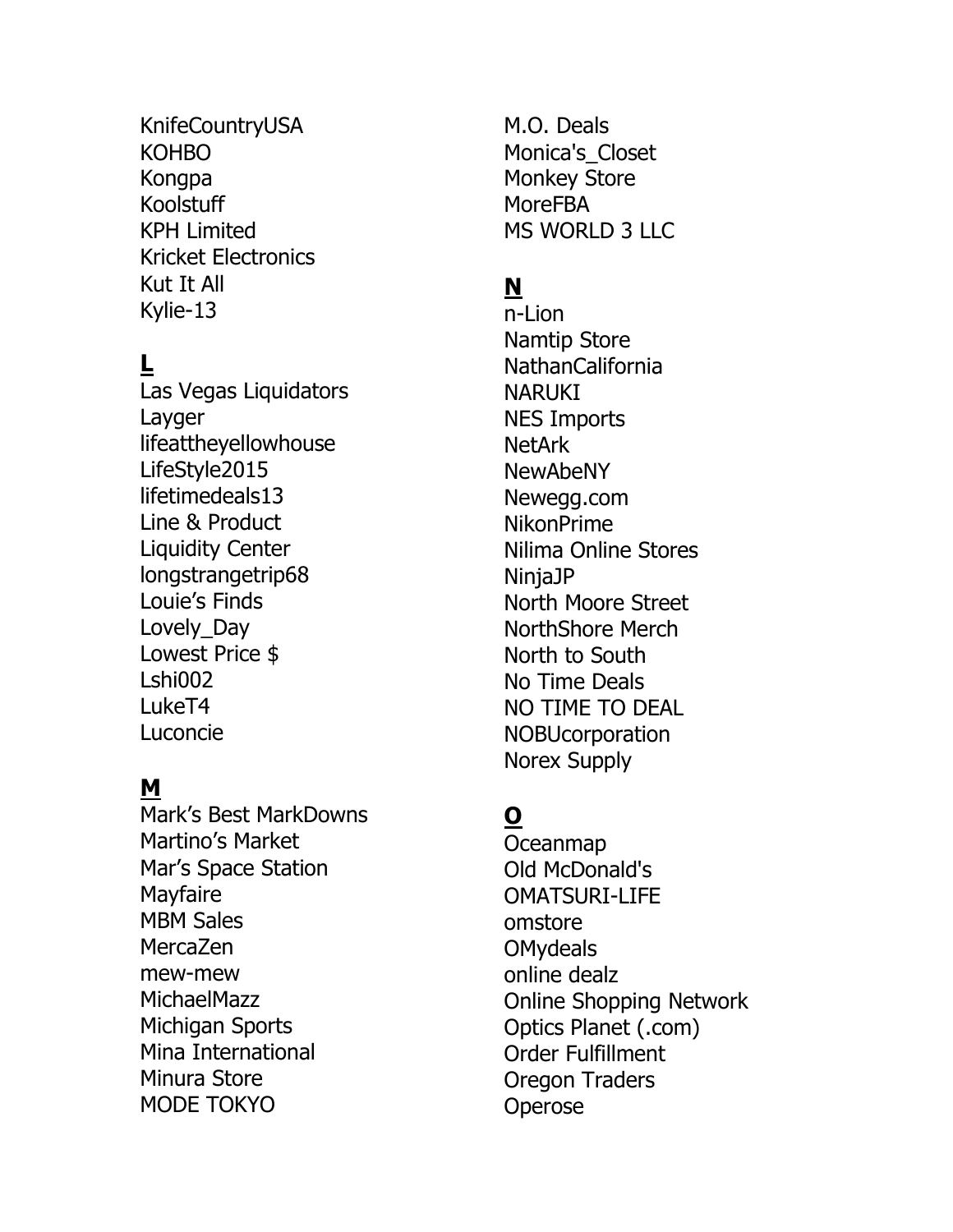ORGANIC HEALTHCARE Overstock.com Overstock Warehaus

#### **P**

Pearl Gems peasandcarrots Pepe Electronics Pie O My Pim Jai PING XU Place for shopping Planet Online Prime ECommerce pristineproductscorp Products and I Proud Sprout Pro Shop Online

## **Q**

Qwik Pawn Inc

### **R**

RA GROUP Rashbi USA RazorSharpDeals Rialto Deals RIGSTYLE Red Ringo Rialto Deals ROGERS3325 Rzhu2014

### **S**

salechamps Sale&Store sales22 **SALESEXPRESS** 

Salon de Papillon Samuri Road Samuri.spirits SATURN SALES **SavingLot** sawaya.shop schuzn22 sea.to.bluesky SellerA1 senchy **SERRESSS** Serving Your Success shelproducts Shop.com Shopville USA Simply Monroe Simply Savings USA **SinCityDeals SirKitCity** SK Street SkinCareProfessionals SKY -LINE skylinetmb SLICK DEALS 4 ALL SMM Group LLC **SMOLINS** SnggDirect -US Software -Central Sonya Barham SP Valley S Gift Box Special Gift Box splendidcommodities4u SS\_SHOP Stealth Rabbit St. Service StoneyCreek Sunshineseller91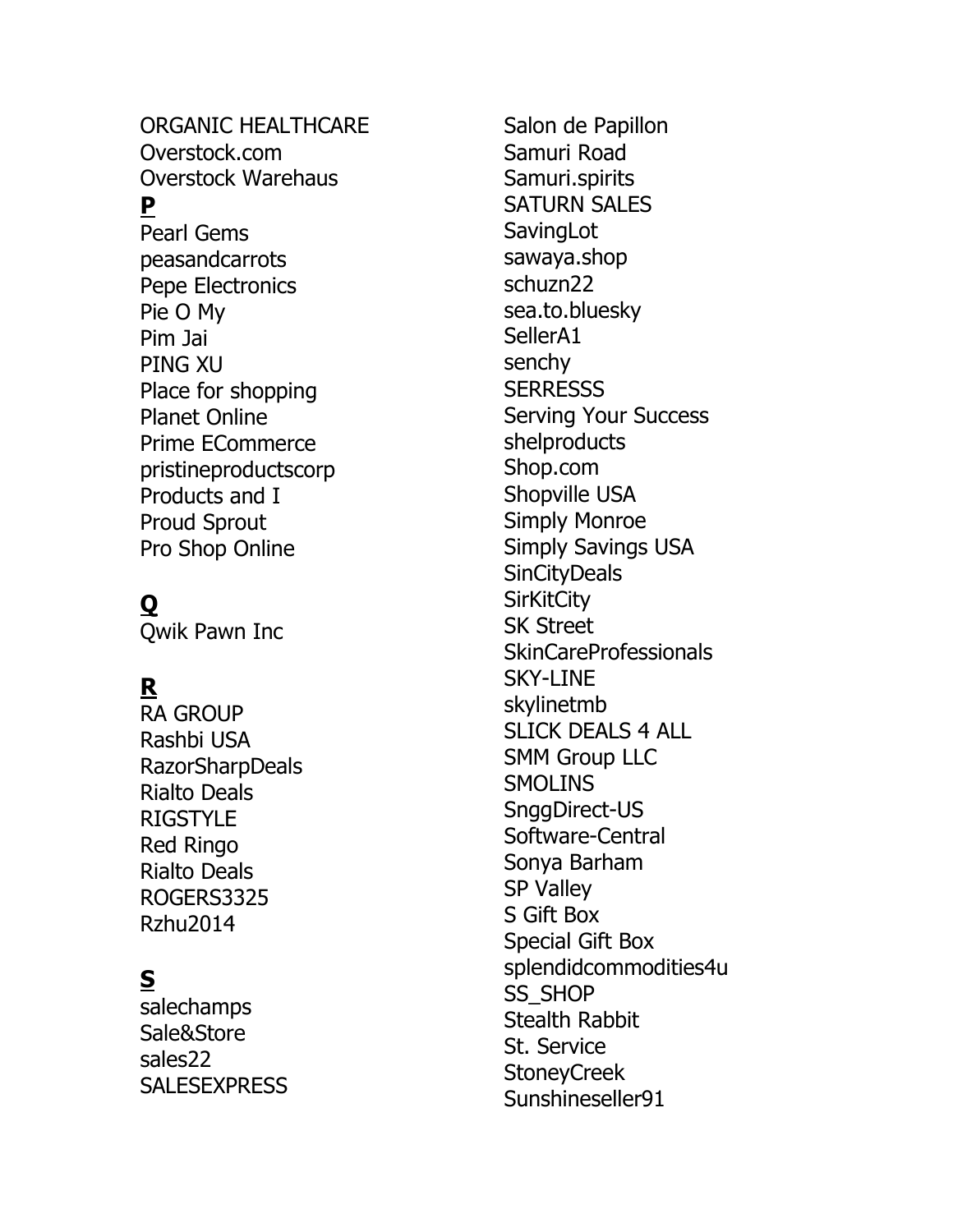SuperSavingsForYou Suprmn2280 superstore2016 susancuna **T** T&M house TableTop king tabletsales tahoetrading takagi JAPAN Takingoffersnow TCS Top Chef Store **TeaBoxes TechBlink** Tech Zone Tempus & Co. terobrin **TextBooksale** TheArtOfShopping The Best Things Corp. The Blade Emporium thecandidcow The Chef's Boutique the chef's kitchen The Cooking Tools thehappystore TheJungleStore The Kitchen Chef the only product thePruneDanish Thrift Blaster TIKIVIO **Timberlandllc** TJ's store T.M.T Trade T-MOG corp. TNT Cutlery Tokyo Fantastic Collections Top2BottomDeals Toto Deals torurin to-shi's eShop Toys & Games are Us treasure chest bargains Triplenet Pricing INC TPK Tradecozone **TrustFresh** Tsukamoto Trading Company TSURUYA TT\_HL

## **U**

UJHNERF2 UNIVERSAL IMPORTS Universal Japan uniquely\_dg UNPLUGGED Urban Living Urban Star US USA Supply Source

### **V**

V1-Store ValueRUSH Valuezilla! vangson store vegajapanet Veteran Owned 100 **ViaTradings** Vitasana VMarket VM Express VMInnovations VogueMe